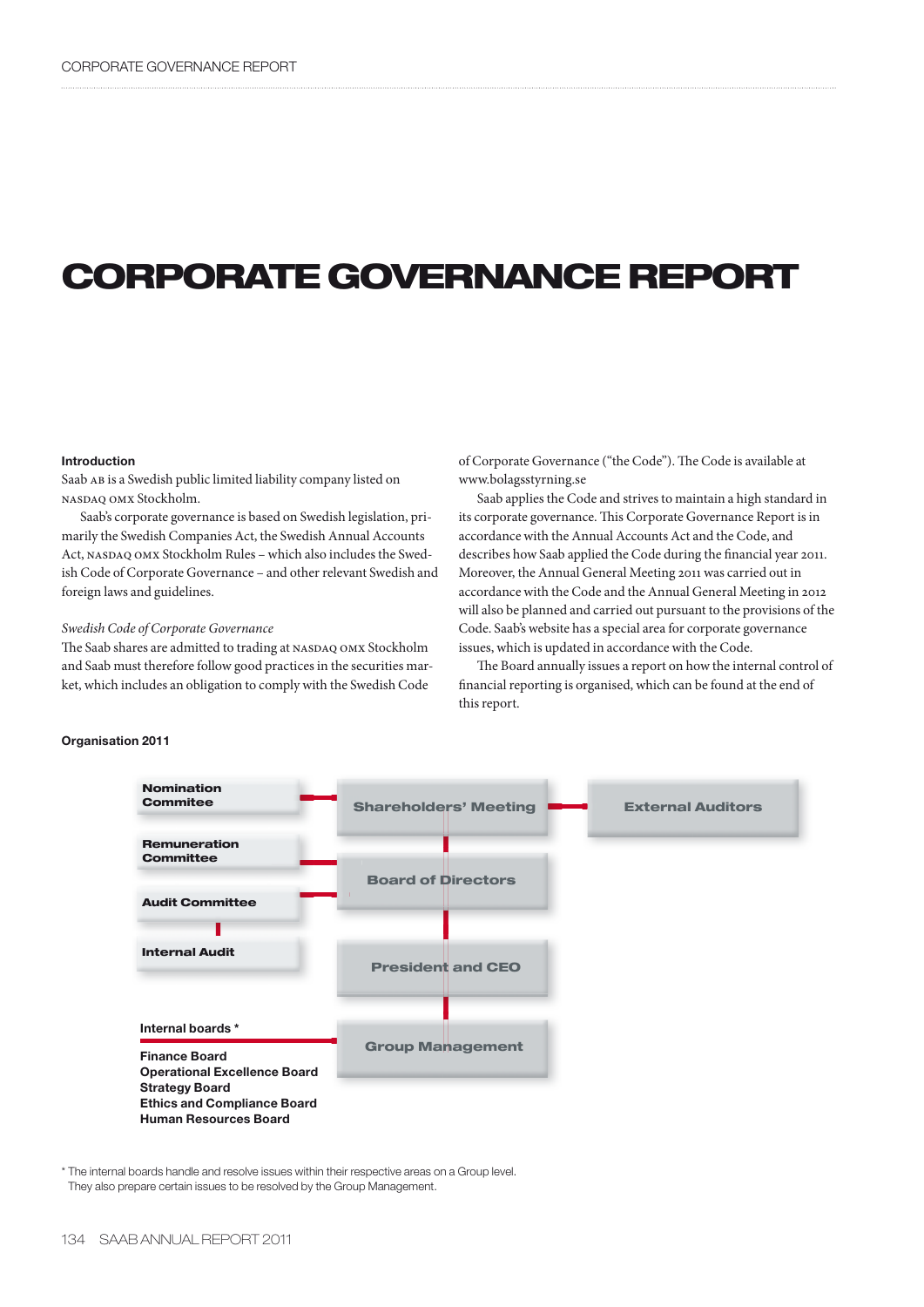This Corporate Governance Report has been reviewed by the company's auditor pursuant to the Annual Accounts Act, see the Auditor's Report attached to the Corporate Governance Report.

Saab has not deviated from the provisions of the Code during 2011 and hence does not report any deviations from the Code.

# **Ownership structure and number of shares**

Saab's share capital amounted to SEK 1,746,405,504 on 31 December, 2011 and consisted of 1,907,123 series a shares and 107,243,221 series b shares. Series a shares have ten votes each, while series B shares have one vote each. One series a share may, on demand of the owner, be converted into one series b share. The Saab shares are registered with Euroclear Sweden ab. The quota value per share is sek 16. The series B shares are listed on NASDAQ OMX Stockholm on the large cap list. The series a shares are not listed. A round lot consists of 100 shares. All series a shares are owned by Investor ab.

#### **Largest shareholders, 31 December 2011**

| <b>According to SIS Ownership Service</b> | Share of<br>capital, % | Share of<br>votes, % |
|-------------------------------------------|------------------------|----------------------|
| Investor AB, Sweden                       | 30.0                   | 40.8                 |
| Wallenberg Foundations, Sweden            | 8.7                    | 7.7                  |
| Swedbank Robur funds, Sweden              | 4.8                    | 4.3                  |
| Unionen, Sweden                           | 2.5                    | 2.2                  |
| AFA Insurance, Sweden                     | 2.3                    | 2.0                  |
| SEB funds, Sweden                         | 2.1                    | 1.9                  |
| Fourth AP Fund. Sweden                    | 2.1                    | 1.8                  |
| SHB funds, Sweden                         | 2.1                    | 1.8                  |
| Orkla ASA, Norway                         | 1.6                    | 1.5                  |
| Länsförsäkringar funds, Sweden            | 1.0                    | 0.9                  |
| Total                                     | 57.2                   | 64.9                 |

At the end of December 2011, Saab held 3,818,386 own shares of series B shares, corresponding to approximately 3.5 per cent of the share capital. For additional information about the ownership structure, see pages 147 and 149. The Board of Directors has an authorisation from the Shareholders' Meeting to repurchase shares. See page 68 for further information.

# **Nomination Committee**

The Annual General Meeting of Saab in April 2011 adopted a nomination committee process stating that Saab shall have a Nomination Committee consisting of one representative of each of the four shareholders or groups of shareholders with the greatest number of votes, along with the Chairman of the Board. The names of the four shareholder representatives and the shareholders they represent shall be announced at least six months prior to the Annual General Meeting based on known voting rights as per the last business day in August the year before the Annual General Meeting. The nomination committee

process includes procedures, where necessary, to replace a member who leaves the committee before its work has been completed.

According to the nomination committee process adopted at the Annual General Meeting 2011, the Nomination Committee shall provide proposals regarding the following issues, to be presented to the Annual General Meeting for resolution:

(a) the Chairman of the Shareholders' Meeting,

- (b) the Board of Directors,
- (c) the Chairman of the Board,
- (d) the remuneration to the members of the Board, allocated between the Chairman and other members of the Board, and remuneration for committee work,
- (e) election of auditors, if applicable, and
- (f) audit fees.

Before the Annual General Meeting of Saab AB on 19 April 2012, it was announced through a press release on 12 October 2011 that, in addition to Chairman of the Board, Marcus Wallenberg, the following shareholder representatives had been appointed to Saab's Nomination Committee (shareholder's name in parentheses): Petra Hedengran (Investor AB), Peter Wallenberg Jr (Knut and Alice Wallenberg Foundation), Thomas Eriksson (Swedbank Robur Funds) and Thomas Ehlin (Nordea Investment Funds). Petra Hedengran is the Chairman of the Nomination Committee.

These persons represent in the aggregate approximately 52 percent of the votes in Saab based on the ownership structure as of 31 August 2011.

The proposal of the Nomination Committee will be presented not later than in connection with the notice of the Annual General Meeting 2012.

# **Members of the Nomination Committee for the Annual General Meeting 2012**

| <b>Member</b>       | Representing                            | $\%$ of votes<br>$31 - 8 - 2011$ | % of capital<br>$31 - 8 - 2011$ |
|---------------------|-----------------------------------------|----------------------------------|---------------------------------|
| Petra Hedengran     | <b>Investor AB</b>                      | 40.8                             | 30.0                            |
| Peter Wallenberg Jr | Knut and Alice Wallenberg<br>Foundation | 77                               | 8.7                             |
| Thomas Eriksson     | Swedbank Robur Funds                    | 2.8                              | 3.1                             |
| Thomas Ehlin        | Nordea Investment Funds                 | 2.5                              | 2.8                             |
| Marcus Wallenberg   | Chairman of the Board.<br>Saab AB       |                                  |                                 |

# **Board of Directors**

# *Composition of the Board*

According to Saab's Articles of Association, the Board of Directors shall, in addition to the employee representatives, consist of at least six and not more than twelve members. Members of the Board shall be elected each year by the Shareholders' Meeting. According to a resolution at the Annual General Meeting on April 7, 2011, Saab's Board of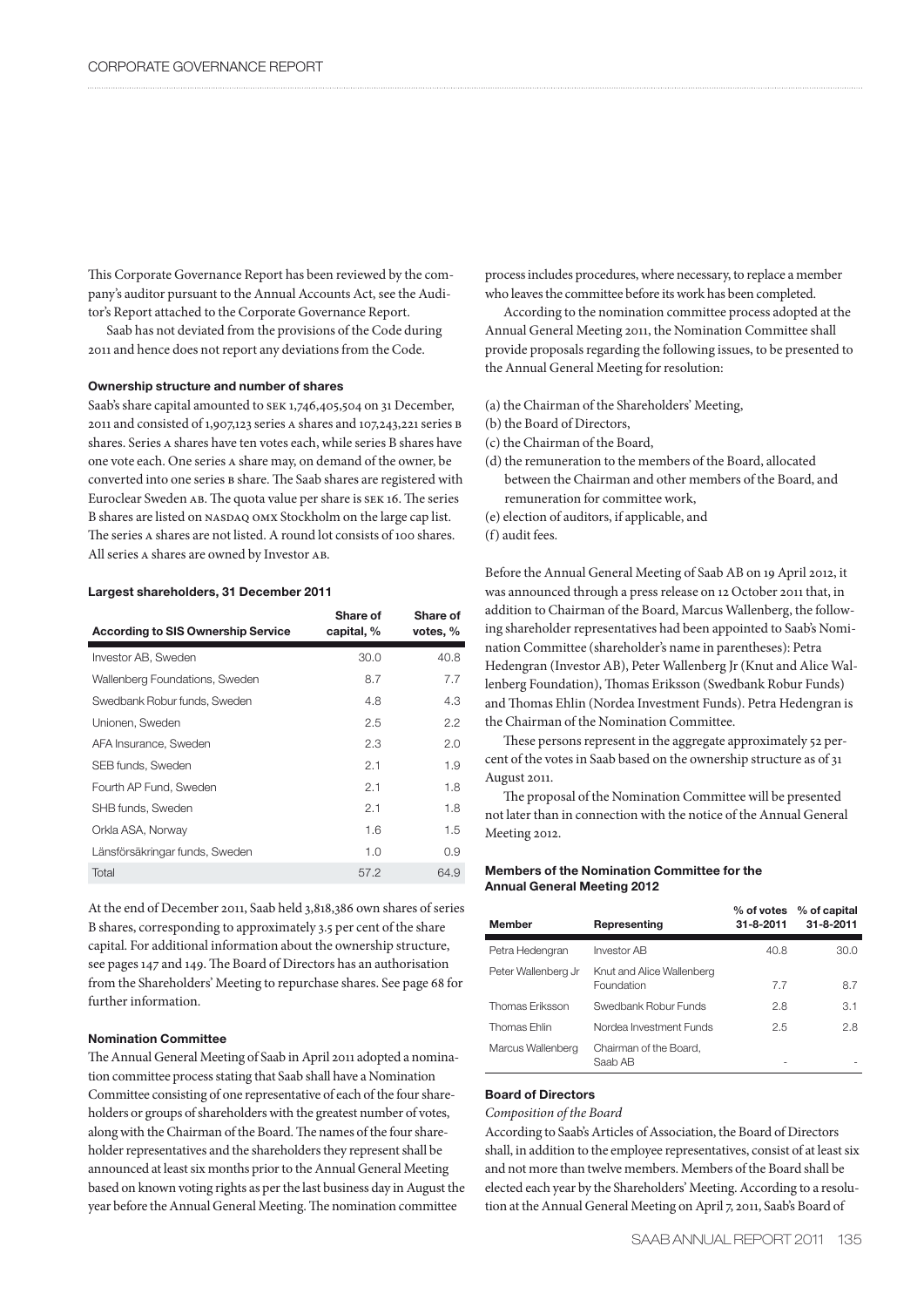

Board of Directors, Saab AB.

Directors shall consist of ten members elected by the Shareholders' Meeting, with no deputies. In addition, the employee organisations appoint three Board Members, with an equal number of deputies.

At the Annual General Meeting on 7 April 2011, Johan Forssell, Sten Jakobsson, Per-Arne Sandström, Cecilia Stegö Chilò, Åke Svensson, Lena Treschow Torell, Marcus Wallenberg and Joakim Westh were re-elected. Håkan Buskhe and Michael O'Callaghan were elected as new board members at the Annual General Meeting. Erik Belfrage and George Rose declined re-election. Michael O'Callaghan later resigned from the Board of Directors on 16 June 2011 as a result of BAE Systems' divestment of its shareholding in Saab. The Saab Board of Directors has thereafter consisted of nine Board Members elected by the Shareholders' Meeting.

Marcus Wallenberg was elected Chairman of the Board of Directors. Only Håkan Buskhe, President and CEO of Saab, is employed by the company.

Information on the remuneration to the members of the Board as resolved by the Annual General Meeting 2011 is set forth in the Annual Report, note 37.

# *Members of the Board elected by the Shareholders' Meeting*

| Marcus Wallenberg                 | Per-Arne Sandström   |
|-----------------------------------|----------------------|
| Håkan Buskhe                      | Cecilia Stegö Chilò  |
| Johan Forssell                    | Åke Svensson         |
| Sten Jakobsson                    | Lena Treschow Torell |
| Michael O'Callaghan <sup>1)</sup> | Joakim Westh         |

1) Resigned on 16 June 2011 as a result of BAE Systems' sale of its shareholding in Saab.

Other significant professional commitments, work experience, etc. are set forth in the presentation of the Board of Directors. See pages 141–142.

# *Employee representatives*

Regulars Deputies Stefan Andersson Göran Gustavsson Catarina Carlqvist **Jan Kovacs** Conny Holm Nils Lindskog

*Independence requirement*

The following table sets forth the members of the Board elected by the Shareholders' Meeting who, according to the provisions of the Code, are considered independent in relation to the company and the management, as well as in relation to the company's major shareholders.

#### **Composition and independence of the Board in 2011**

| <b>Board member</b>               | Elected | Independent<br>of the<br>company/<br>management | Independent<br>of major<br>shareholders |
|-----------------------------------|---------|-------------------------------------------------|-----------------------------------------|
| Marcus Wallenberg                 | 1992    | Yes                                             | No <sup>1</sup>                         |
| Håkan Buskhe                      | 2011    | No <sup>2</sup>                                 | <b>Yes</b>                              |
| Johan Forssell                    | 2010    | Yes                                             | No <sup>3</sup>                         |
| Sten Jakobsson                    | 2008    | Yes                                             | <b>Yes</b>                              |
| Michael O'Callaghan <sup>4)</sup> | 2011    | Yes                                             | No <sup>4</sup>                         |
| Per-Arne Sandström                | 2005    | Yes                                             | Yes                                     |
| Cecilia Stegö Chilò               | 2010    | Yes                                             | Yes                                     |
| Åke Svensson                      | 2003    | No <sub>5</sub>                                 | <b>Yes</b>                              |
| Lena Treschow Torell              | 2005    | Yes                                             | No <sup>6</sup>                         |
| Joakim Westh                      | 2010    | Yes                                             | Yes                                     |

1) Former President and CEO of Investor AB 2) President and CEO of Saab

3) Employed by Investor AB

4) Employed by BAE Systems. Resigned on June 16, 2011, as a result of BAE Systems' sale

of its shareholding in Saab 5) Former President and CEO of Saab

6) Member of Investor AB's Board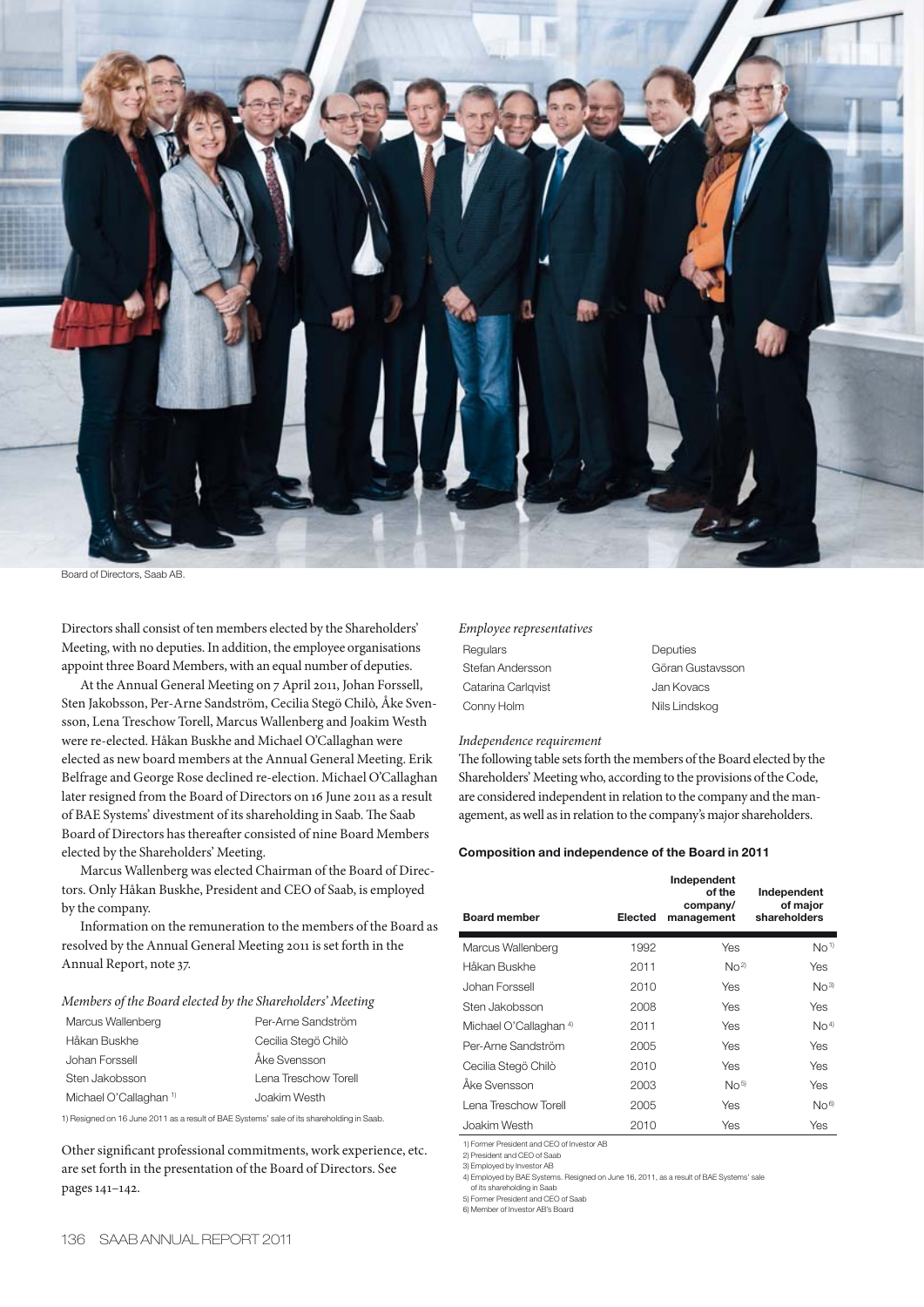Accordingly, the company fulfils the requirements of the Code that a majority of the Board Members appointed by the Shareholders' Meeting are independent of the company and the management, and that at least two of them are independent of the major shareholders.

# *Work of the Board*

According to the Board's rules of procedure, six ordinary meetings shall normally be held each year, in addition to the statutory meeting. The Board may also meet whenever circumstances demand. During 2011, the Board held one statutory meeting, six ordinary meetings and two extraordinary meetings, totalling nine meetings.

The Board annually adopts rules of procedure and an instruction on the allocation of work between the Board and the President and CEO, as well as an instruction on financial reporting to the Board.

The rules of procedure contain, i.a. provisions on the number of board meetings to be held, a list of matters to be considered at the meetings, reporting from the auditor and special decisions to be taken at the statutory meeting. The rules of procedure and special instruction for the CEO set forth the delegation of responsibilities between the Board and its two committees, the Remuneration Committee and the Audit Committee, as well as between the Board and the CEO. The instruction for the CEO sets out the CEO's duties and authority. The instruction also includes policies on investments, financing and reporting.

During the course of the year, the Board was assisted by the Secretary of the Board of Directors, General Counsel Anne Gynnerstedt, who is not a member of the Board. Anne Gynnerstedt left her position as General Counsel of Saab in January 2012.

The Board of Directors' meetings follow a determined and preapproved agenda. Prior to the meetings the Board Members receive documentation in support of the issues that are on the agenda. At each Board meeting, the CEO presents a Market and Operations Report. Financial reports are prepared monthly and submitted to the Board.

# **ATTENDANCE AND BOARD REMUNERATION IN 2011**

The reports are presented at each Board meeting and before the quarterly reports and year-end report. Furthermore, the Board regularly reviews and considers investments, mergers and acquisitions and divestments. In 2011, the Board of Directors has reviewed and adopted a budget and a business plan. The Board has also focused on the company's strategy and followed up on significant export opportunities and related marketing investments.

Committee work represents an important part of the Board's work. After meetings of the Audit and Remuneration Committees, the issues that have been handled are reported to the Board, and resolutions are adopted on issues where the committees have prepared matters for resolution by the Board.

# **Board of Directors' committee work**

# *Audit Committee*

The Board of Directors has, in accordance with the principles set out in the Swedish Companies Act and the Code, appointed an Audit Committee consisting of three members. The work of the Audit Committee is mainly of a preparatory nature, i.e., it prepares matters for the ultimate resolution by the Board. However, the Audit Committee has certain limited decision-making power. The Audit Committee has e.g. established guidelines for services other than auditing that the company may procure from auditors.

Since the Annual General Meeting in April 2011, the Audit Committee has consisted of the following members: Per-Arne Sandström (Chairman), Johan Forssell and Joakim Westh, of whom Per-Arne Sandström and Joakim Westh are independent of the company and the management as well as of the major shareholders. All members of the committee have accounting competence and auditing competence. The General Counsel, Anne Gynnerstedt, was Secretary to the Audit Committee during 2011.

| Name                              | Audit<br><b>Committee</b> | Remu-<br>neration<br>Committee | <b>Attendance</b><br>Board-<br>meetings <sup>1</sup> | <b>Attendance</b><br>Committee<br>meetings <sup>2)</sup> | Board fees,<br>kSEK <sup>3</sup> | <b>Audit Commit-</b><br>tee fees, kSEK | Remuneration<br>Committee<br>fees, kSEK | remu-<br>neration,<br><b>kSEK</b> |
|-----------------------------------|---------------------------|--------------------------------|------------------------------------------------------|----------------------------------------------------------|----------------------------------|----------------------------------------|-----------------------------------------|-----------------------------------|
| Marcus Wallenberg                 |                           | Χ                              | 9                                                    | 3                                                        | 1,100                            |                                        | 80                                      | 1,180                             |
| Håkan Buskhe <sup>4)</sup>        |                           |                                | 9                                                    |                                                          |                                  |                                        |                                         |                                   |
| Johan Forssell                    | X                         |                                | 9                                                    | 8                                                        | 425                              | 100                                    |                                         | 525                               |
| Sten Jakobsson <sup>5)</sup>      |                           | X                              | 8                                                    | 2                                                        | 425                              |                                        | 80                                      | 505                               |
| Michael O'Callaghan <sup>6)</sup> |                           |                                |                                                      |                                                          |                                  |                                        |                                         |                                   |
| Per-Arne Sandström                | X                         |                                | 9                                                    | 8                                                        | 425                              | 150                                    |                                         | 575                               |
| Cecilia Stegö Chilò               |                           |                                | 9                                                    |                                                          | 425                              |                                        |                                         | 425                               |
| Åke Svensson                      |                           |                                | 8                                                    |                                                          | 425                              |                                        |                                         | 425                               |
| Lena Treschow Torell              |                           | $\times$                       | 7                                                    | 3                                                        | 425                              |                                        | 135                                     | 560                               |
| Joakim Westh                      | X                         |                                | 9                                                    | 8                                                        | 425                              | 100                                    |                                         | 525                               |

1) Of a total of 9 meetings 2) Of a total of 8 meetings for Audit Committee and 3 meetings for Remuneration Committee

3) The President and CEO Håkan Buskhe does not receive a fee.

4) New election April 2011, Håkan Buskhe participated in the year's first two meetings as President and CEO.

5) Member of the Remuneration Committee since 7 April 2011, and thereafter two meetings of Remuneration Committee were held.

6) New election April 2011. Resigned from the Board on 16 June 2011

**Total**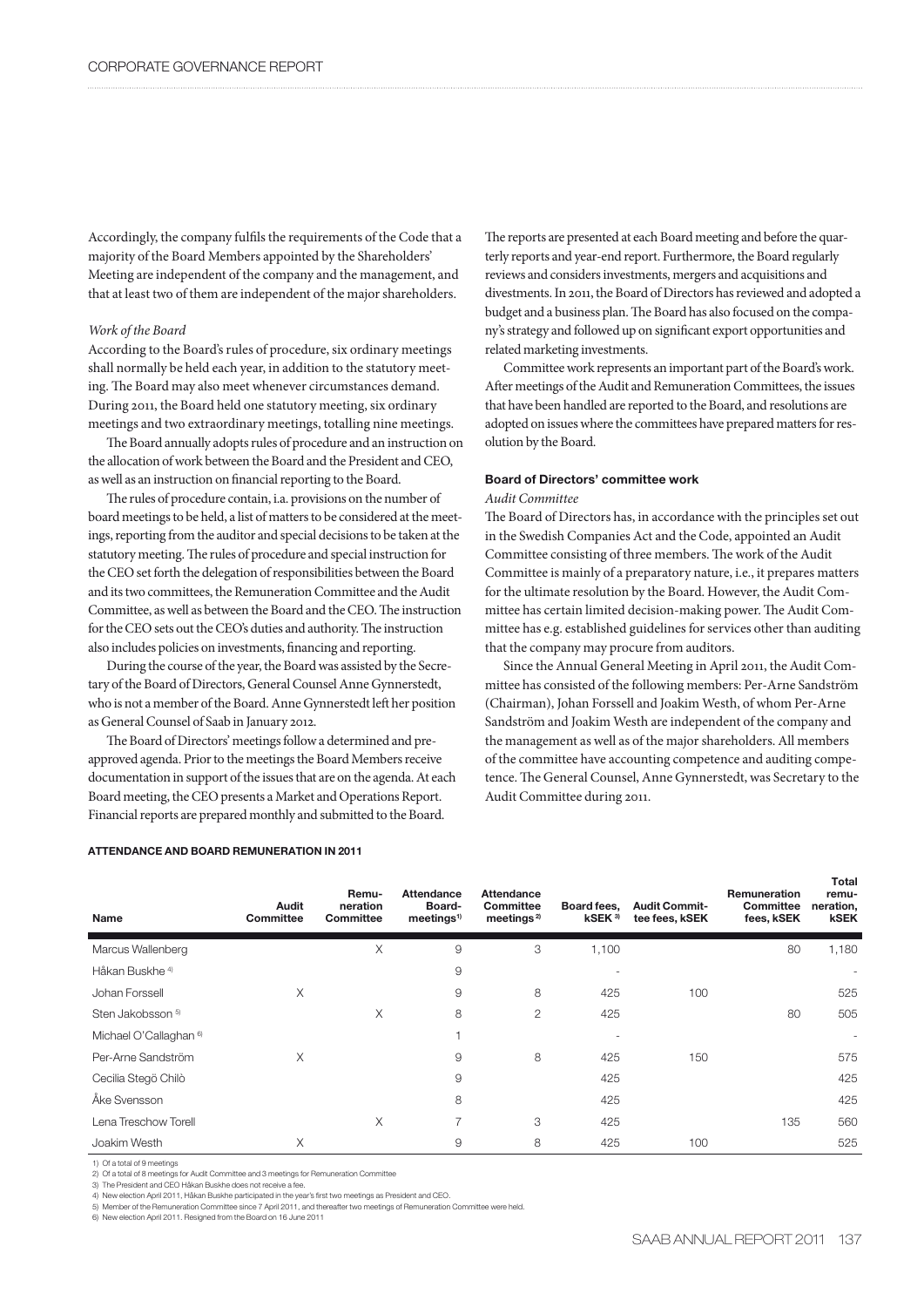The Audit Committee's assignment is set forth in the Board's rules of procedure. Among other things, the Audit Committee shall monitor the company's financial reporting, monitor the efficiency of the company's internal control, internal audit and risk control in respect of the financial reporting, keep itself informed about the audit of the annual report and the group accounts, review and monitor the auditor's neutrality and independence, and assist the Nomination Committee in preparing proposal for the Shareholders' Meeting's decision on election of auditors. The company's internal and external auditors are both co-opted to the meetings of the Audit Committee. During 2011, the Audit Committee focused particularly on the financial reporting, the budget, Saab's business plan, and the recruitment of a new internal auditor.

The Audit Committee keeps minutes of its meetings, which are promptly distributed to the other members of the Board.

In 2011, the Committee held eight meetings.

# *Remuneration Committee*

The Board of Directors has in accordance with principles set out in the Code appointed a Remuneration Committee consisting of three members: Marcus Wallenberg, Sten Jakobsson and Lena Treschow Torell. Lena Treschow Torell is Chairman of the committee. All of the members are independent of the company and the management. The General Counsel, Anne Gynnerstedt, was secretary to the committee during 2011.

The Remuneration Committee prepares Board matters concerning principles for remuneration, remunerations and other terms of employment for the Group Management, monitors and evaluates programmes for variable remuneration for the Group Management, both ongoing and those that have ended during the year, and monitors and evaluates the application of the guidelines for remuneration for the Group Management that the Annual General Meeting has adopted as well as the current remuneration structures and levels in the company. The Remuneration Committee shall also propose guidelines for remuneration of senior executives to be submitted to the Annual General Meeting following resolution by the Board of Directors. Matters concerning employment terms, compensation and other benefits for the CEO are prepared by the Remuneration Committee and adopted by the Board. It is the Remuneration Committee who is responsible for the interpretation and application of the guidelines of remuneration for senior executives. The Remuneration Committee has no decision-making powers of its own. During the year, the Remuneration Committee was particularly involved in a review of fixed and variable salaries and structuring the long term incentive programme for senior executives and strategic key employees.

The Remuneration Committee keeps minutes of its meetings, which are promptly distributed to the other members of the Board. In 2011, the Committee held three meetings.

# **Evaluation**

The Chairman of the Board annually performs an evaluation of the quality of the Board's work and possible improvements to the forms and efficiency of its work. The members fill out a questionnaire on their opinions of how well the Board is functioning. The results are then compared with previous years. The questionnaire consists of five parts covering the breadth of competence represented in the Board, the manner in which its work is performed, the Chairman, the Board's composition and the co-operative atmosphere. The purpose of the evaluation is to understand the Board Members' opinion about the Board's work. The results are then discussed by the Board. No external consultants are involved in the evaluation.

The Nomination Committee is also informed of the results of the evaluation in connection with its analysis, evaluation and appointment of Board Members.

The Board continuously evaluates the CEO's work by monitoring business results in relation to established objectives. During 2011 the Board Members have also evaluated the CEO's work by responding to a questionnaire about the CEO within the areas of strategy, performance, organisation, people and leadership.

# **President and CEO**

The President and CEO of Saab, Håkan Buskhe, is also a Member of the Board. His significant professional commitments outside the company, work experience, etc. are set forth in the presentation of the Board of Directors and the Group Management, see 141-143. Håkan Buskhe does not own shares in any company with which Saab has material business ties.

# **Guidelines for remuneration and other benefits for senior executives**

The guidelines for remuneration and other benefits for senior executives can be found in the administration report.

# **Auditor**

On behalf of the shareholders and in accordance with current laws and regulations, the external auditor examines the financial statements, group accounts, annual report and administration and management of the company by the Board of Directors and the CEO and also the Corporate Governance Report. In addition, the Half-Year Report has been reviewed by the auditor. The auditor also presents an Auditor's Report to the Annual General Meeting.

The Shareholders' Meeting elects the auditors. The firm that was elected as new auditor by the Shareholders' Meeting 2011 is the registered accounting firm PricewaterhouseCoopers. Previous auditors were the accounting firms Ernst & Young and Deloitte.

*PricewaterhouseCoopers*

- Elected in 2011 for the term 2011-2015
- **•** Auditor in charge is Håkan Malmström
- $\bullet$  Other audit assignments: Gambro, Karo Bio, NCC and Nordstjernan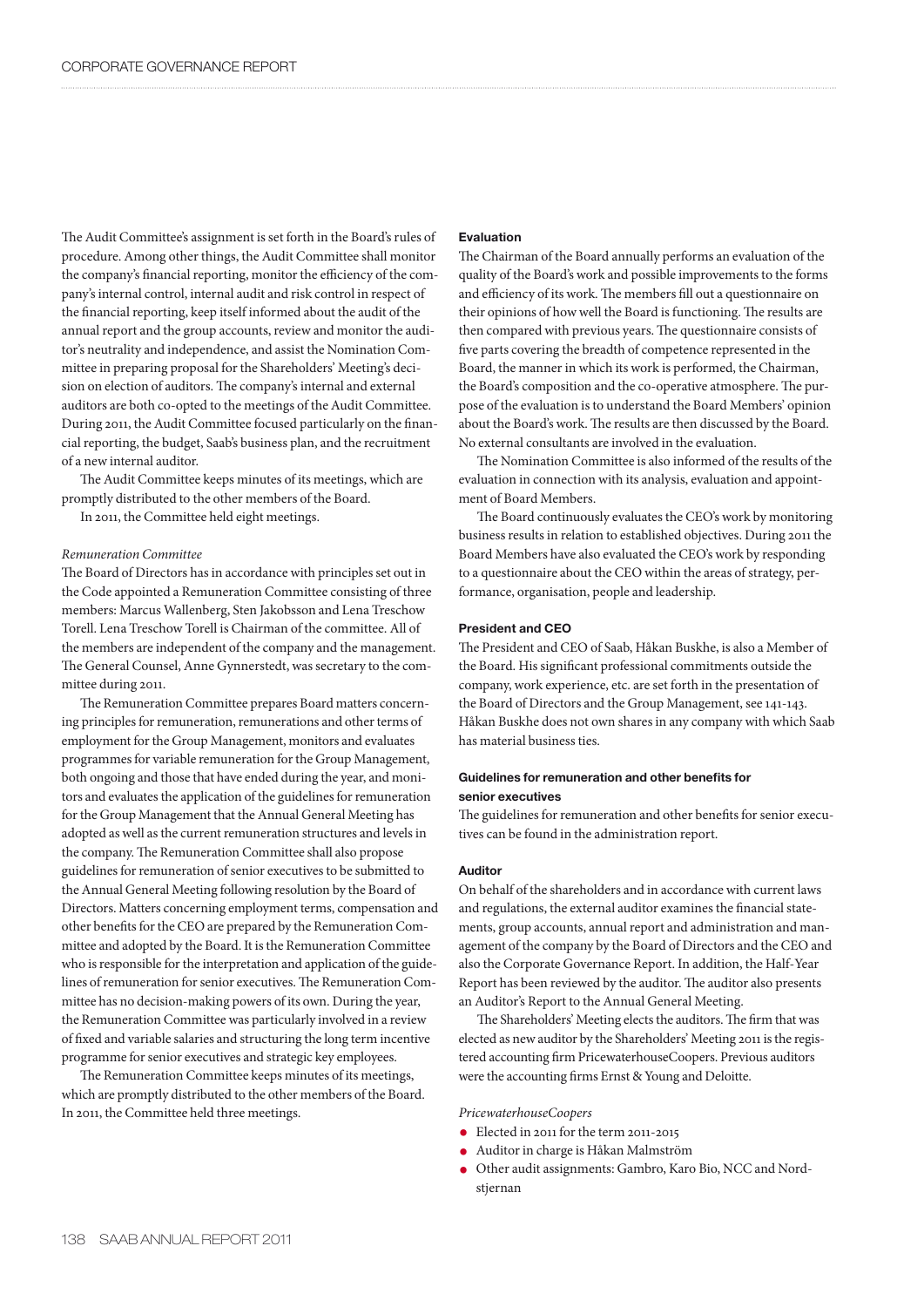PricewaterhouseCoopers AB is a member of PwC's global network with operations in around 150 countries. PwC has competence and experience in areas important to Saab: auditing of large and listed companies, accounting issues, industry experience and experience in international business.

The Audit Committee is responsible for ensuring that the independent position of the auditor is maintained, i.a. by staying informed of ongoing consulting assignments. The Audit Committee has also established guidelines for the services other than auditing that the company may procure from its auditors.

# **Audit fees**

Saab's auditor receives a fee according to approved invoices as resolved by the Shareholders' Meeting.

PricewaterhouseCoopers has during 2011 carried out services on behalf of the company in addition to their audit assignments, consisting of consultations closely associated with the audit, including accounting and tax issues.

### **Auditors' fees 2009–2011, the Group**

| <b>MSEK</b>               | 2011 | 2010 | 2009 |
|---------------------------|------|------|------|
| Audit assignments:        |      |      |      |
| PricewaterhouseCoopers AB | 15   | 1    |      |
| Ernst & Young AB          |      | 10   | 13   |
| Deloitte AB               |      | 3    | 4    |
| Other assignments:        |      |      |      |
| PricewaterhouseCoopers AB | 7    |      |      |
| Ernst & Young AB          |      | 5    | З    |
| Deloitte AB               |      | 2    | 2    |
| Other, audit assignments  | 1    | 1    | З    |

#### **Financial reporting**

The Board documents the manner in which it ensures the quality of the financial reports and how it communicates with the company's auditor.

The Board ensures the quality of financial accounting through its Audit Committee, according to the report submitted above. The Audit Committee considers not only critical accounting questions and the financial reports presented by the company, but also matters of internal control, regulatory compliance, potential material uncertainty in reported values, post-statement events, changes in assessments and evaluations and other circumstances that may affect the quality of the financial statements. The auditors have participated in six regular meetings with the Audit Committee. They have not participated in meetings when the election of external auditors was discussed.

The entire Board reviews the interim reports before they are published.

The company's auditor attends the Board meeting at which the annual accounts are approved.

The Board has met with the auditor to discuss their review of the company for the financial year 2011. The Board has also met on one occasion with the auditor without the presence of the CEO or any other members of the Group Management.

# **The Board's report on internal control of financial reporting**

According to the Swedish Companies Act and the Code, the Board is responsible for internal control. This report on internal control of the financial reporting has been drafted on the basis of the Swedish Annual Accounts Act.

### *Internal control over financial reporting*

Saab's system of internal control is designed to assist the business achieve its goals and manage the associated risks. Internal control over financial reporting is a part of all internal control processes within Saab, the framework for which is developed by the Committee of Sponsoring Organizations of the Treadway Commission (COSO).

Internal control over financial reporting aims to provide reasonable assurance of the reliability of external financial reporting and to ensure that it is prepared in accordance with legislation, applicable accounting standards and other requirements on listed companies.

#### *Control environment*

The delegation of responsibilities is based on the Board's rules of procedure and an instruction, which sets forth the roles, responsibilities and activities of the Board and the CEO.

Internal control is based on Saab's organisation, where operating responsibilities and powers are delegated to business areas and support units, which also receive support and are supervised by Group functions with specific competencies. These Group functions issue Group guidelines that clarify responsibilities and powers and constitute part of the internal control in specific areas such as finance, accounting, investments and tenders.

# *Risk assessment*

Saab's operations are mainly characterised by the development, production and supply of technologically advanced hardware and software for customers around the world. The major part of sales are generated from countries outside of Sweden. As a rule, projects entail considerable sums of money, stretch over long periods of time and involve technological development or refinement of products.

Based on Saab's operations, the material risk areas in financial reporting are project accounting, acquisitions and goodwill, development costs, hedging and other financial transactions, leasing operations, taxes and accounting for pensions. In addition to business risks, the processes are also assessed on the basis of the risk of exposure to any improprieties.

Group Finance continuously co-ordinates an overall risk assessment of the financial reporting. This process involves self-assessments by the Group functions and business areas. The current risk assessment is reviewed with Saab's Internal Audit, which adjusts its annual audit plan accordingly. Information on developments in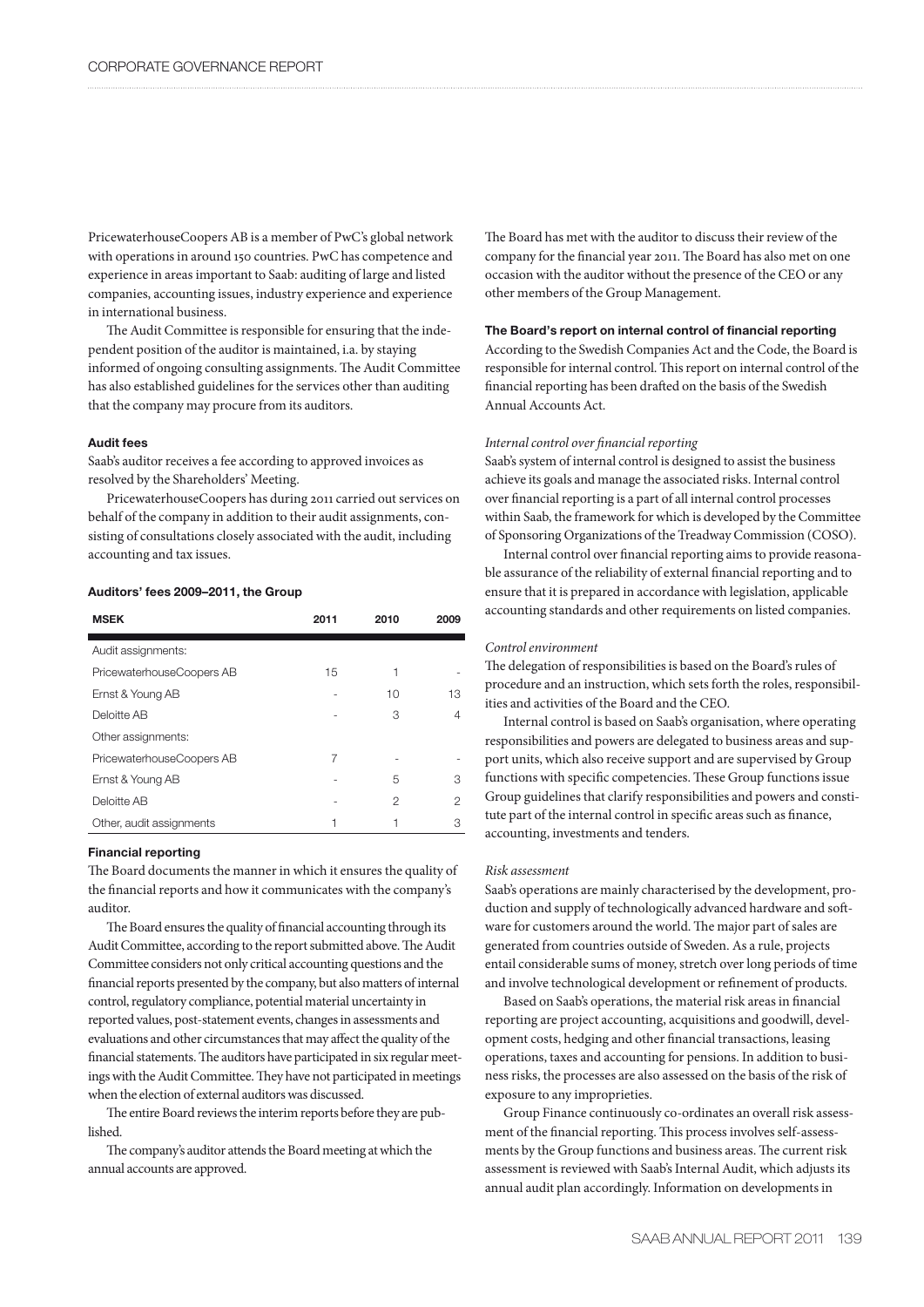essential risk areas as well as a report on planned and executed activities in these areas are communicated regularly to Saab's Audit Committee. Saab's risk assessment is also communicated regularly to Saab's external auditors.

# *Information, communication and control activities*

Internal control within Saab is based on clearly defined areas of responsibility and authority, issued Group guidelines, processes and controls.

Uniform handling of financial reporting is assured by adopting and issuing Group guidelines approved by the CEO or by function managers appointed by the CEO. All Group directives are updated on an ongoing basis, are clearly communicated and are available on the internal website.

Each business area designs its risk management routines and structure for internal control based on overall routines and Group guidelines.

The most significant risks identified as regards financial reporting are managed through control structures within the business areas and Group functions and are based on Saab's minimum requirements for good internal control in significant processes.

# *Monitoring and evaluation*

All operating units report monthly and quarterly according to a standardised routine. Quarterly reports serve as the basis of Saab's external financial reporting. In operating reports, each business area's measures of profitability and financial position are consolidated to measure the Group's total profitability and financial position. Accounting managers and controllers are continuously in contact with Group Finance concerning any questions related to finance and accounting.

To assist in evaluating internal control in each business area, Saab uses an annual self assessment. In addition to the processes that

serve as a basis for the financial reporting, these assessments cover operating risks, reputational risks and compliance with laws, regulations and internal rules. This is also reported to the Audit Committee. The Internal Audit department, which is part of the internal control structure, is a dedicated resource for independent review of the effectiveness of internal control processes. At the same time, Internal Audit supports locally applied internal controls and the central controller staff. Together they serve as a resource to monitor financial reporting routines. Internal Audit's assignments are initiated by the Audit Committee, Group Management and its members, and on its own initiative.

# *Activities in 2011*

During 2010, an extensive review was made of Saab's internal financial control system. Based on the evaluation of the risk controls, corrective measures were identified and evaluated. An independent evaluation of all identified controls launched at the end of 2010 was concluded in 2011. The analysis and evaluation of the internal controls in 2010 resulted in a modified reporting process in 2011.

 Risk self-assessments were conducted on a continuous basis in the Swedish operations in 2011. This process was also implemented during the year in Saab's operations in Australia and South Africa. Implementation has begun in the U.S. as well.

### *Focus in 2012*

A self-assessment will be conducted at least twice in 2012 in all of Saab's business areas and an independent assessment will be made at least once. At the same time, improvements to existing control systems are being made continuously.



# **The annual assessment process of internal financial controls as of 2011**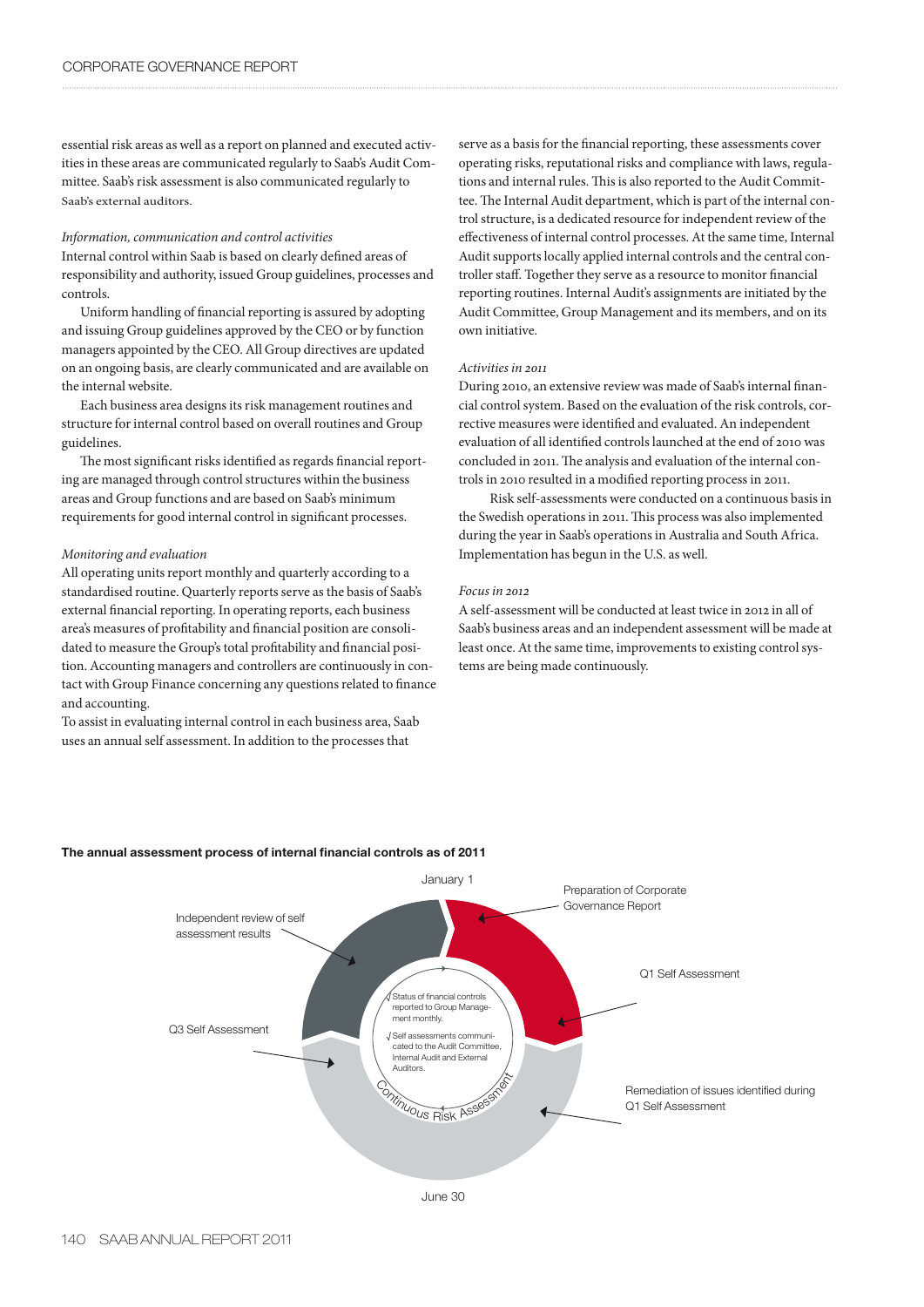# **BOARD OF DIRECTORS**



# **MARCUS WALLENBERG**

Chairman of the Board since 2006. Deputy Chairman of the Board 1993- 2006 and Member of the Board since 1992, Member of Saab's Remuneration Committee Born 1956 Bachelor of Science of Foreign Service Lieutenant in Royal Swedish Naval Academy Shares in Saab: 100,150

#### **Other board commitments:**

Chairman of SEB, Electrolux AB and LKAB. Deputy Chairman of Telefonaktiebolaget L M Ericsson Board member of AstraZeneca PLC, Stora Enso Oyj, the Knut and Alice Wallenberg Foundation and Temasek Holding Ltd.

#### **Former employment and positions:**

President and CEO, Investor AB Director, Stora Feldmühle AG, Düsseldorf Skandinaviska Enskilda Banken, Stockholm and London Citicorp (Hong Kong) Citibank N.A. (New York)



**HÅKAN BUSKHE**

Member of the Board since April 2011 President and Chief Executive Officer of Saab AB Born 1963 M.S.c., Licentiate of Engineering (Transportation & Logistics) Employed 2010

# **Other board commitments:**

Shares in Saab: 9,817

Chairman of Green Cargo AB Board member of the Association of Swedish Engineering Industries (Teknikföretagen) Board Member of Inlandsinnovation AB

#### **Former employment and positions:**

President and CEO of E.ON Nordic AB and E.ON Sverige AB Executive Vice President of E.ON Sverige AB, Senior Vice President of E.ON Sverige AB, CEO of Schenker North and member of the Schenker AG's Executive Management Production Manager Falcon Brewery



# **JOHAN FORSSELL**

Member of the Board since 2010 Member of Saab's Audit Committee Managing Director Investor AB, Head of Core Investments Born 1971 M.Sc. in Finance, Stockholm School of Economics Shares in Saab: 7,000

**Other board commitments:** Board member of Atlas Copco

#### **Former employment and positions:**

Head of Research Core Investments, Investor AB, Head of Capital Goods and Healthcare Sector, Investor AB, Head of Capital Goods Sector, Investor AB, Analyst Core Holdings, Investor AB



**STEN JAKOBSSON**

Member of the Board since 2008 and Deputy Chairman since 2010 Born 1949 M.Sc.

Shares in Saab: 3,490

**Other board commitments:** Chairman of Power Wind Partners Board member of Stena Metall AB Board member of FLSmidth A/S Board Member of Xylem Inc

#### **Former employment and positions:**

President and CEO, ABB Sweden, Executive Vice President, Asea Brown Boveri AB, Sweden, Business Area Manager, Business Area Cables President, ABB Cables AB, President, Asea Cylinda, Production Manager, Asea Low Voltage Division, Asea central staff – Production, Asea trainee



#### **PER-ARNE SANDSTRÖM**

Member of the Board since 2005 Chairman of Saab's Audit Committee Born 1947 Upper secondary engineering school Shares in Saab: 3,000

#### **Other board commitments:**

Chairman of Infocare AS Board Member of TeliaSonera AB

#### **Former employment and positions:**

Deputy CEO and COO of Telefonaktiebolaget L M Ericsson, President and CEO, Ericsson Inc., USA, Vice President and General Manager, GSM business unit, Ericsson Radio Systems AB, Executive Vice President and Managing Director, Cellular Systems, Fricsson Ltd, UK, Vice President and General Manager, GSM Western Europe, Ericsson Radio Systems AB, Vice President and General Manager, Airborne Radar Division, Ericsson Microwave Systems AB, Department Manager, Naval Command and Control Systems, Ericsson Microwave Systems AB

**The shares held by Board members include any holdings by closely affiliated persons.**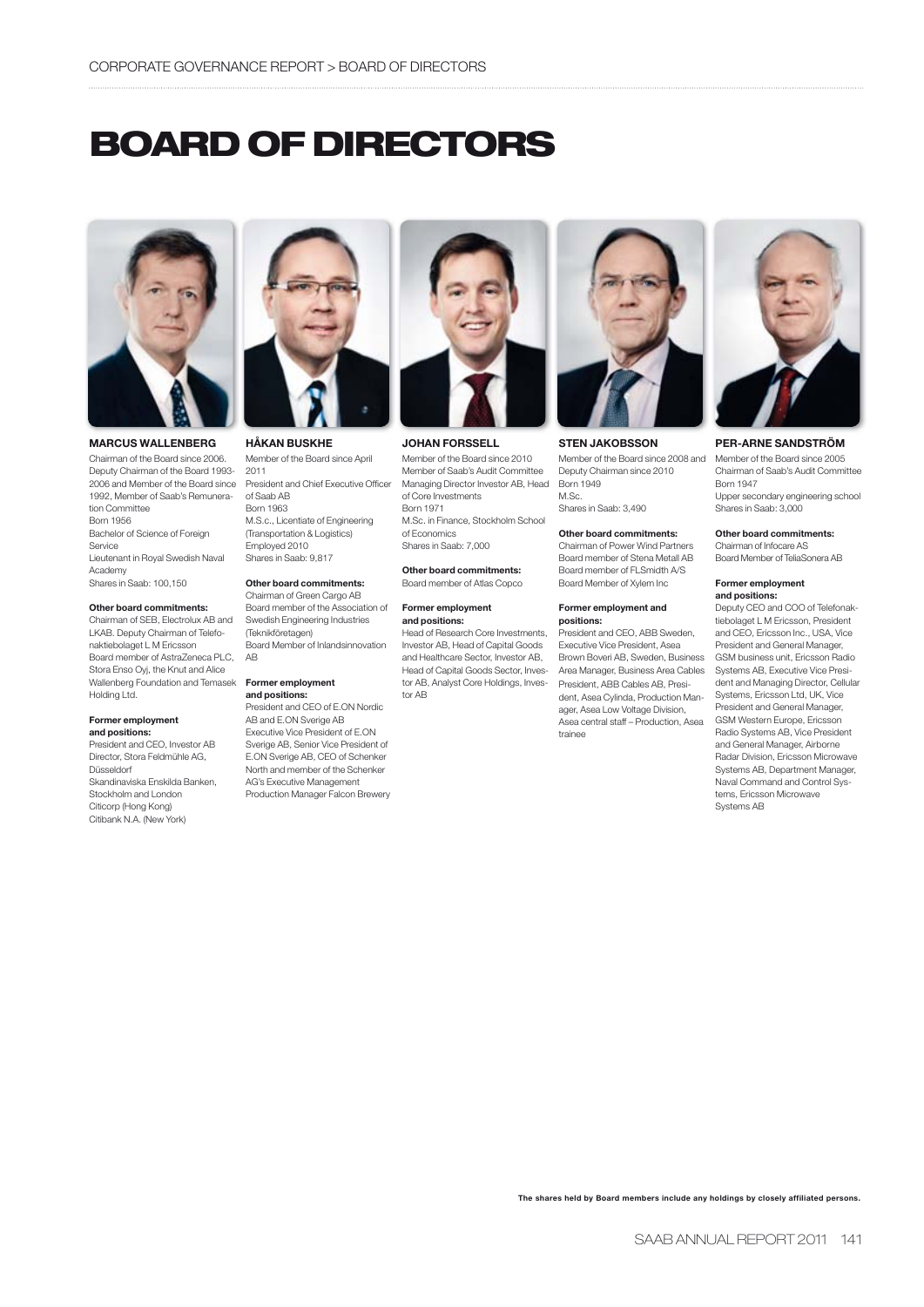

# **CECILIA STEGÖ CHILÒ**

Member of the Board since 2010 Adviser to management of corporations and organizations Born 1959 Studies in political science and economics Shares in Saab: 600

#### **Other board commitments:**

Chairman of Gotlands Bryggeri Board member of Spendrups Bryggerier Board member of Linköping University Holding AB

Board Member of the Expo Foundation

#### **Former employment and positions:**

Board member of AMF Fonder and Länsförsäkringar Liv,

Managing Director of the foundation Fritt Näringsliv, Head of the think tank Timbro, Cabinet member and Head of the Ministry of Culture, Editorial writer and foreign policy commentator at Svenska Dagbladet, Commentator at Sveriges Radio, Swedish Employer's Confederation Moderate Party



#### **ÅKE SVENSSON**

Member of the Board since 2003 Director General of the Association of Swedish Engineering Industries Born 1952 M.Sc. Shares in Saab: 9,425

#### **Other board commitments:**

Board member of Parker Hannifin Corporation, Board member of the Swedish Export Credit Corporation Board member of the Swedish National Agency for Higher Education Member of the Royal Swedish Academy of Engineering Sciences (IVA), Member of the Royal Swedish Academy of War Sciences, Member of IVA's Business Executives Council Board member of VA (Public & Science)

#### **Former employment and positions:**

President and CEO of Saab AB General Manager, Business Area Saab Aerospace, Saab AB General Manager, Business Unit Future Products and Technology, Saab AB

Project Manager for RBS15, Saab Dynamics AB Other positions in the Saab Group



### **LENA TRESCHOW TORELL**

Member of the Board since 2005 Chairman of Saab's Remuneration Committee Professor in Physics Born 1946 B.Sc. and Ph.D. in Physics Shares in Saab: 5,400

#### **Other board commitments:** Vice Chairman of ÅF AB and Micronic

Mydata AB Board member of Investor AB, SKF AB and The Chalmers University of Technology Foundation Chairman of European Council of Applied Sciences, Technology and Engineering (Euro-CASE), the Foundation for Strategic Environmental Research (MISTRA) and the Royal Swedish Academy of Engineering Sciences (IVA)

#### **Former employment and positions:**

President of the Royal Swedish Academy of Engineering Sciences (IVA) Board member of Getinge AB, Telefonaktiebolaget L M Ericsson and Gambro AB, Director, Joint Research Centre, European Commission (Brussels) Vice President, Chalmers, Gothenburg, Professor of Material Physics, Chalmers, Professor of Solid State Physics, Uppsala University



# **JOAKIM WESTH**

Member of the Board since 2010 Member of Saab's Audit Committee Born 1961 M.S.c. Shares in Saab: 8,000

#### **Other board commitments:**

Chairman of EMA Technology AB Board member of Rörvik Timber AB Board member of Absolent AB Board member of Swedish Match AB Board member of Intrum Justitia AB

#### **Former employment and positions:**

Chairman of Absolent AB, Board member of Telelogic AB and VKR Holding A/S, Deputy Board member of Sony Ericsson Mobile Communications AB, Senior Vice President, Group function Strategy & Operational Excellence and member of the Group Management Team, Ericsson, J Westh Företagsutveckling AB, Group Vice President and member of the Executive Management Group, Assa Abloy AB, Partner, McKinsey & Co, Inc

**STEFAN ANDERSSON** Member of the Board since 2008 President of the Local Industrial Salaried Employees' Association at Saab Dynamics AB, Linköping Born 1974 B.Sc Shares in Saab: 1 029



Member of the Board since 2007 Member of the Local Swedish Association of Graduate Engineers, Saab

Luleå University of Technology Shares in Saab: -

Born 1964

**CATARINA CARLQVIST** Dynamics AB, Karlskoga **CONNY HOLM**



Member of the Board since 2008 and deputy Board Member 1995-2008 President of the Local Workers' Union IF Metall at Electronic Defence Systems, Saab AB, Jönköping Born 1947 Upper secondary engineering education Shares in Saab: 696

#### **DEPUTIES, EMPLOYEE REPRESENTATIVES**

# **GÖRAN GUSTAVSSON**

Deputy Board member since 2008 President of the Local Workers' Union IF Metall at Saab AB, Linköping Born 1953 Shares in Saab: 734

#### **NILS LINDSKOG**

Deputy Board member since 2007 Member of the Local Swedish Association of Graduate Engineers at Saab AB, Göteborg Born 1955 M.S.E.E. from Chalmers University of Technology Shares in Saab: 354

# **JAN KOVACS**

Deputy Board member since 2008 President of the Local Industrial Salaried Employees' Association at Saab AB, Linköping Born 1960 Upper secondary technical school Shares in Saab: 807

# **AUDITOR**

PRICEWATERHOUSECOOPERS AB **HÅKAN MALMSTRÖM**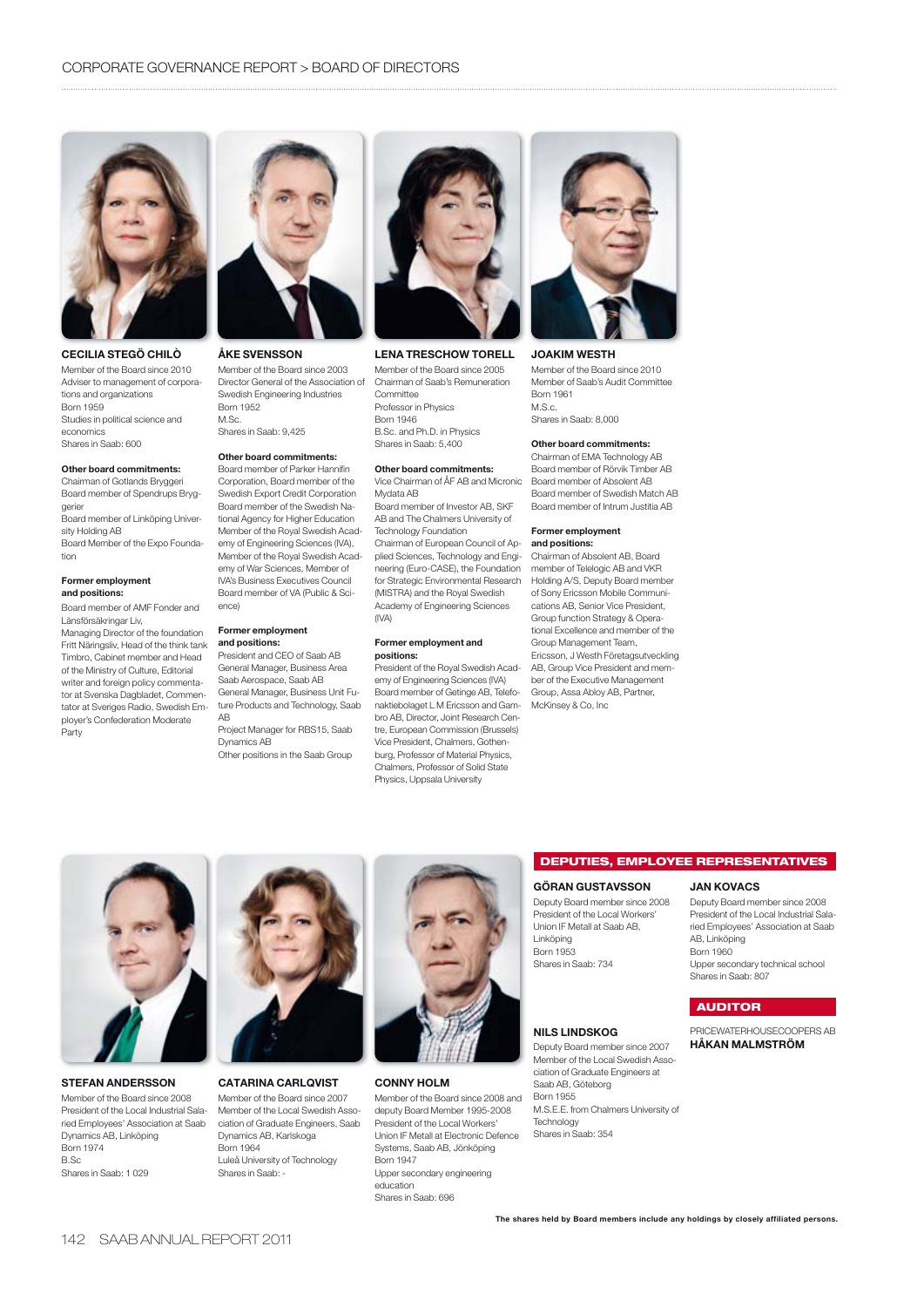# **GROUP MANAGEMENT**



**HÅKAN BUSHKE** President and Chief Executive Officer (CEO). Member of the Board of Saab AB since April 2011 Born 1963, M.Sc., Licentiate of Engineering (Transportation and Logistics) Employed 2010 Shares in Saab: 9,817

#### **Other board commitments:**

Chairman of Green Cargo AB Board member of Teknikföretagen Board Member of Inlandsinnovation AB

#### **Former employment and positions:**

President och CEO of E.ON Nordic AB and E.ON Sverige AB, Executive Vice President of E.ON Sverige AB, Senior Vice President of E.ON Sverige AB, CEO of Schenker North and member of Schenker Ag's Executive Management , Production Manager Falcon Brewery



**LENA OLVING** Deputy Chief Executive Officer and Chief Operating Officer (COO) Born 1956, M. Sc., Mechanical Engineering Employed November 2008 Shares in Saab: 5,549



**GUNILLA FRANSSON** Senior Vice President and Head of Business Area Security and

Defence Solutions Born 1960, M.Sc. and PhD (Tec. Lic) Employed 2008 Shares in Saab: 1,913



**LENNART SINDAHL** Executive Vice President and Head of Business Area Aeronautics Born 1956, M.Sc. Employed 1986 Shares in Saab: 4,211



**TOMAS SAMUELSSON** Senior Vice President and Head of Business Area Dynamics Born 1953, M.Sc. Employed 2000 Shares in Saab: 2,976



**MICAEL JOHANSSON** Senior Vice President and Head of Business Area Electronic Defence Systems Born 1960, B.Sc. Employed 1985 Shares in Saab: 1,873



**LARS GRANLÖF** Senior Vice President and Chief Financial Officer (CFO), Head of Group Finance Born 1962, MBA Employed 2007

Shares in Saab: 10,607



**LENA ELIASSON** Senior Vice President and Head of Group Human Resources Born 1967, M.Sc. Employed 2012 Shares in Saab: -



**CARINA BRORMAN** Senior Vice President and Head of Group Communications Born 1958, B.Sc. Employed 2011 Shares in Saab: -



**ANNIKA BÄREMO** Senior Vice President and Head of Group Legal Affairs, General Counsel, Secretary of the Board of **Directors** Born 1964, LLB Employed 2012 Shares in Saab:



**LARS-ERIK WIGE** Senior Vice President and Head of Business Area Support and

Services Born 1954 Employed 2001 Shares in Saab: 1,642

**JONAS HJELM** Executive Vice President and Chief Marketing Officer (CMO), Head of Group Marketing & Business Development Born 1971 Employed 2006 Shares in Saab: 3,090



**DAN JANGBLAD** Senior Vice President and Chief Strategy Officer (CSO), Head of Group Strategy Born 1958, M.Sc. Employed 2000 Shares in Saab: 7,807



**PETER SANDEHED** Senior Vice President and Head of Group Corporate Investments Born 1952, MBA Employed 1981 Shares in Saab: 12,973

In 2011, Group Management also included Anne Gynnerstedt, Senior Vice President, Head of Group Legal Affairs and Secretary of the Board of Directors, and Mikael Grodzinsky, Senior Vice President and Head of Group Human Resources. Lars Granlöf left his position at the end of February 2012. He thereafter is available to the company during a transition period.